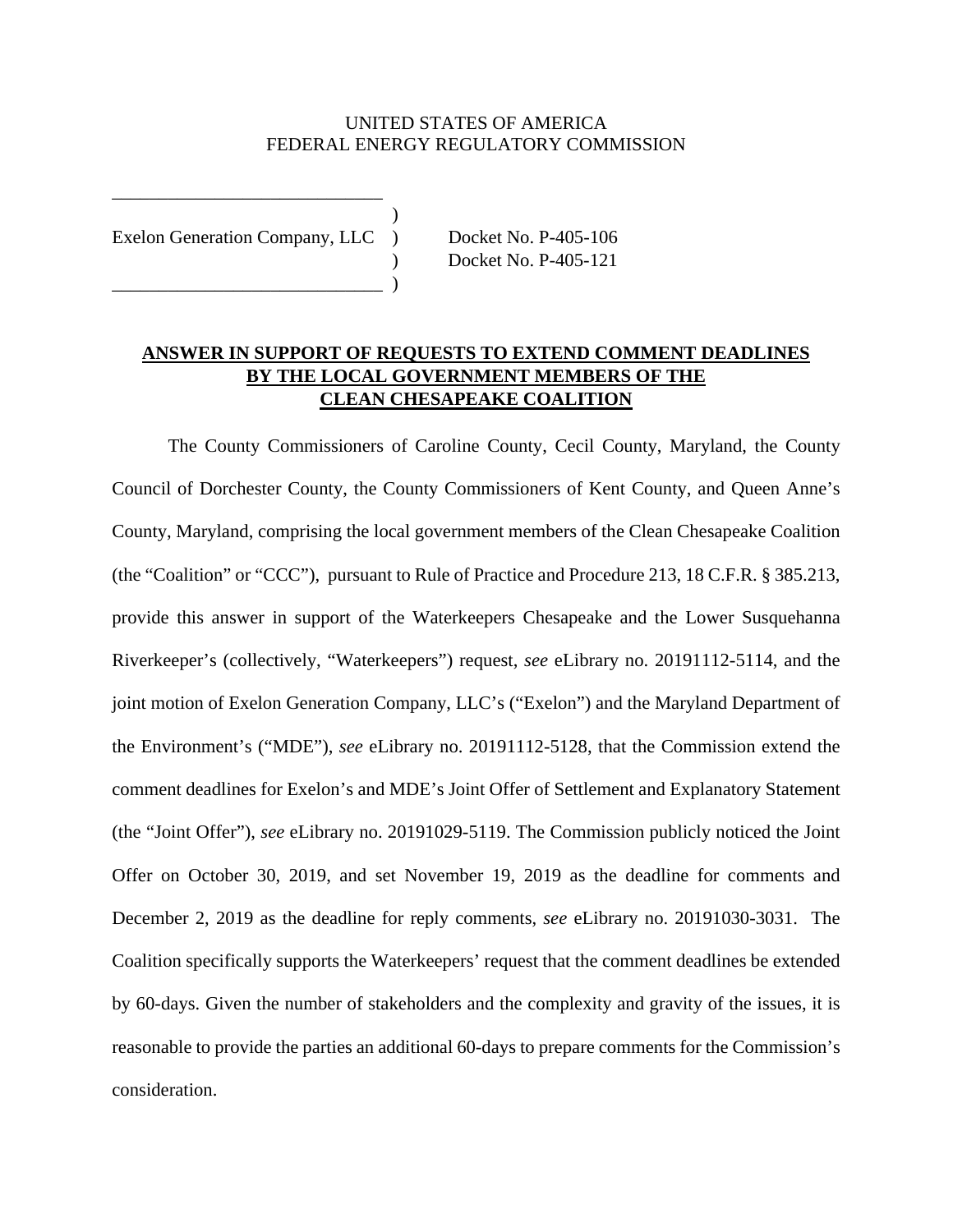The Joint Offer incorporates a multi-faceted proposed settlement agreement, inclusive of proposed license articles, separate contractual promises to MDE, and property access agreement which, if approved by the Commission, will impose immense and long-term consequences upon Maryland's local governments and their citizens and taxpayers; while impairing the ability of Coalition counties to cost-effectively meet federally mandated pollution reduction goals. The terms and conditions of the Joint Offer are significantly different from the provisions of the water quality certification ("WQC") filed by MDE on May 8, 2018, *see* eLibrary no. 20180508. The complexity of the Joint Offer and the enormity of its impact on the environmental sustainability of the Chesapeake Bay require that stakeholders have more time beyond November 19, 2019 to effectively and fairly evaluate the Joint Offer and meaningfully comment on same. The Coalition also concurs with the Waterkeepers, Exelon and MDE that it would be beneficial and efficient to provide stakeholders additional time to meet with Exelon and/or MDE so as to better understand their intended goals under the Joint Offer and to identify any remaining disputed issues prior to submitting comments to the Commission.

As suggested by Exelon and MDE in their Motion to Extend Comment Deadlines (p. 2), they will not be prejudiced by extending the comment period, and doing so "is in the public interest because dialogue between the Parties and stakeholders may reduce or eliminate the number of disputed issues before the Commission, reduce the risk of future litigation, and facilitate efficient processing of the pending license application."

WHEREFORE, the above-named members of the Coalition hereby respectfully request that the Commission extend the deadline for comments on the Joint Offer by 60-days to January 18, 2020, and the deadline for reply comments by 60-days to January 31, 2020.

2